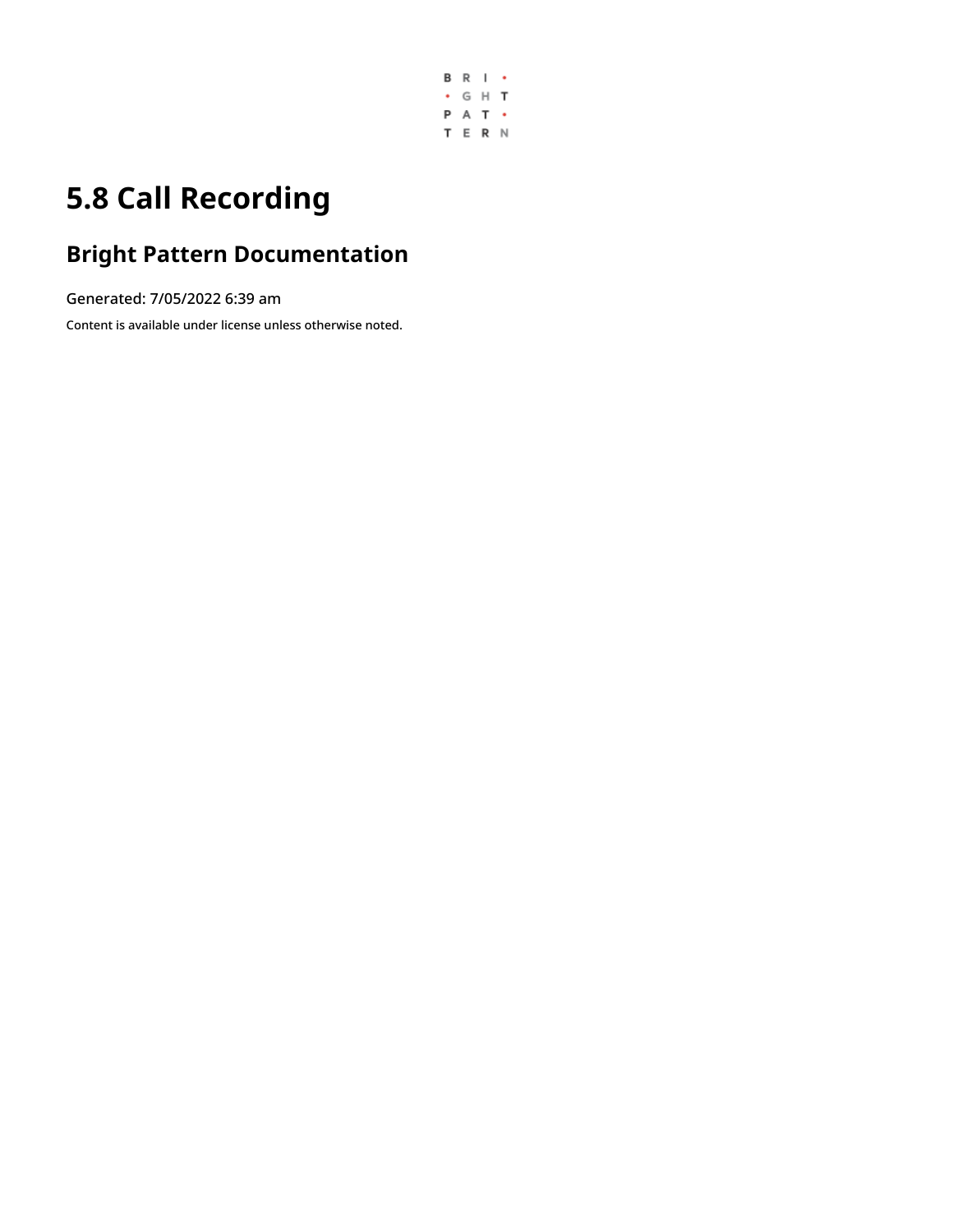## **Table of Contents**

<span id="page-1-0"></span>

| <b>Table of Contents</b>                     | 0 |
|----------------------------------------------|---|
| Call Monitoring, Coaching, and Barge-In      | З |
| How to Turn On/Off Supervision Modes         |   |
| How to View Agents' Context Information Area |   |
| <b>Agent Metrics View</b>                    | 5 |
| All Teams Agents                             | 5 |
| <b>Individual Teams Agents</b>               | 6 |
| Subteams                                     | 6 |
| <b>Viewing Subteams</b>                      | 6 |
| <b>Subteam Editing Mode</b>                  |   |
| Adding and Removing Agents                   |   |
| <b>Default Agent Metrics</b>                 |   |
| Sorting                                      | 8 |
| Icons                                        | 8 |
| Multiple Interactions                        | 9 |
| <b>Quality Management</b>                    | 9 |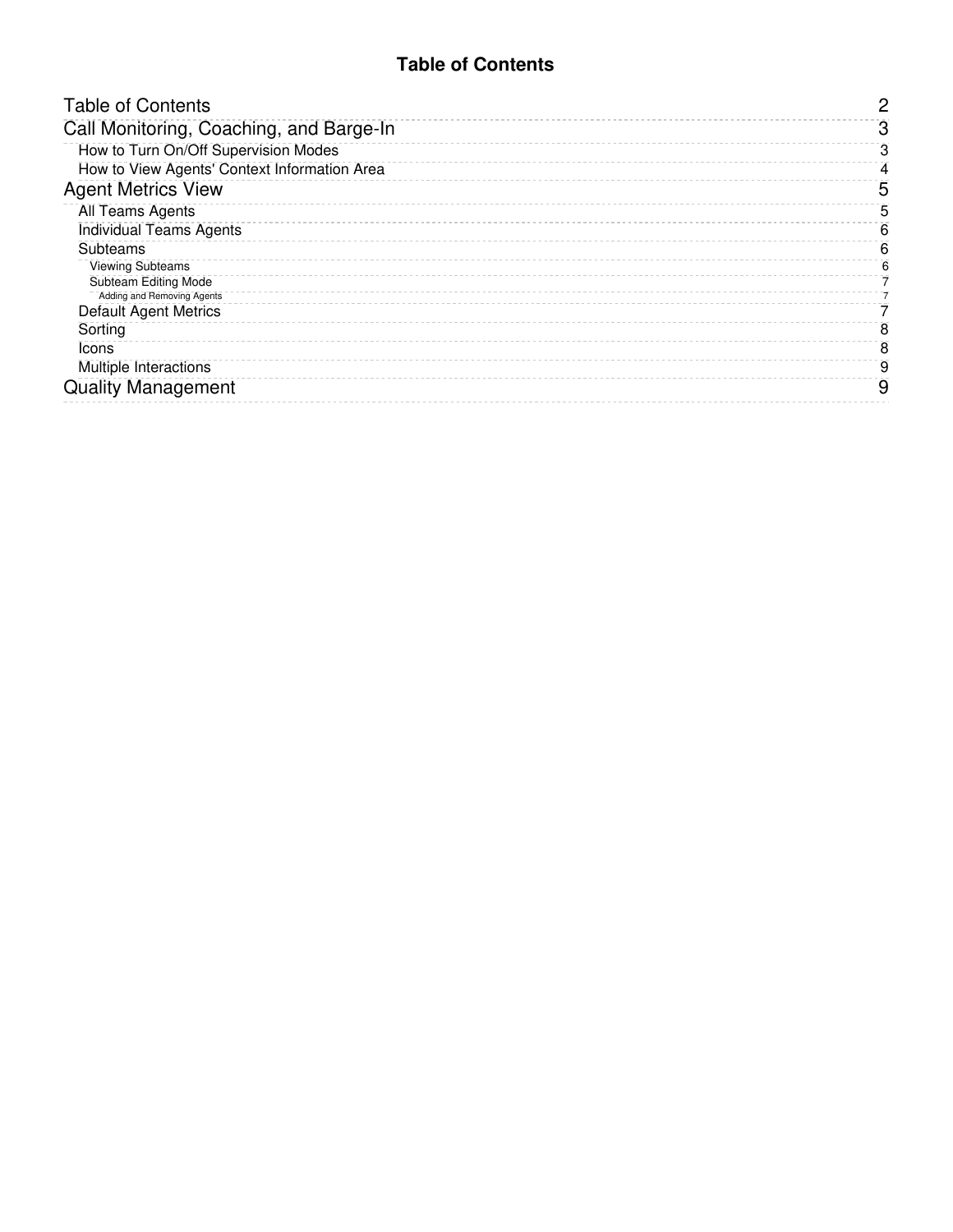# <span id="page-2-0"></span>**Call Monitoring, Coaching, and Barge-In**

As a supervisor, you can connect to a service call or chat handled by any member of your team. You can do this in order, for example, to monitor the quality of service or to help an agent with a difficult interaction. Note that the agent may send you a chat message (see section [Individual](https://help.brightpattern.com/5.8:Supervisor-guide/CallRecording/?action=html-localimages-export#topic_supervisor-guide.2Findividualchat) Chat) or flag an interaction that the agent needs immediate help handling. When the interaction is flagged, you will see the flag icon next to the agent's state in the *Agent Metrics View*.



Flagged call in Agent Metrics View

Depending on the purpose, you can select one of the following three connection modes:

- **Monitor** In this mode, you may observe the interaction. For calls, this means you can hear the conversation between the agent and the customer, but neither of them can hear you; for chats, this means you can observe the interaction as it is happening. Note that the agent will not have any indication that his interaction is being monitored. However, if you wish to make a suggestion for the agent, you can do this using chat.
- **Coach** In this mode, you may provide feedback to agents while observing the interaction. For calls, this means you can hear the conversation between the agent and the customer, and you can talk to the agent. The agent will hear you, but the customer will not. For chats, this means you can see the chat as it is happening and chat with the agent without any indication to the customer.
- **Barge-in** In this mode, both the customer and the agent will hear you speak or see you chat and will be able to interact with to you.

You can connect to a service call or chat using any of the above modes, and you can switch from one mode to another at any time and any number of times during the same interaction. For example, if an agent sends you a chat message requesting help with a difficult call, you can first listen to the call in *Monitor* mode and then, depending on your assessment of the situation, either switch to *Coach* mode to provide instructions to the agent or activate *Barge-in* mode to participate actively in the conversation with the customer.

# <span id="page-2-1"></span>**How to Turn On/Off Supervision Modes**

### **To activate one of the supervision modes:**

- Select an agent from the*Agent [Metrics](https://help.brightpattern.com/5.8:Supervisor-guide/CallRecording/?action=html-localimages-export#topic_supervisor-guide.2Fagentmetricsview) View* in the right pane of Agent Desktop. The agent must be handling an active interaction and be in the **[Busy](https://help.brightpattern.com/5.8:Supervisor-guide/CallRecording/?action=html-localimages-export#topic_agent-guide.2Fhowtointerpretyourcurrentstateinformation)** state.
- The *Contact Info Panel* will display the monitoring functions.
	- If the *Monitor/Coach/Barge-in* button displays the desired supervision mode, click the button.
	- $\circ$  If you wish to be connected in a different supervision mode, click the arrow section of the *Monitor/Coach/Barge-in* button, and select the desired supervision mode from the drop-down menu.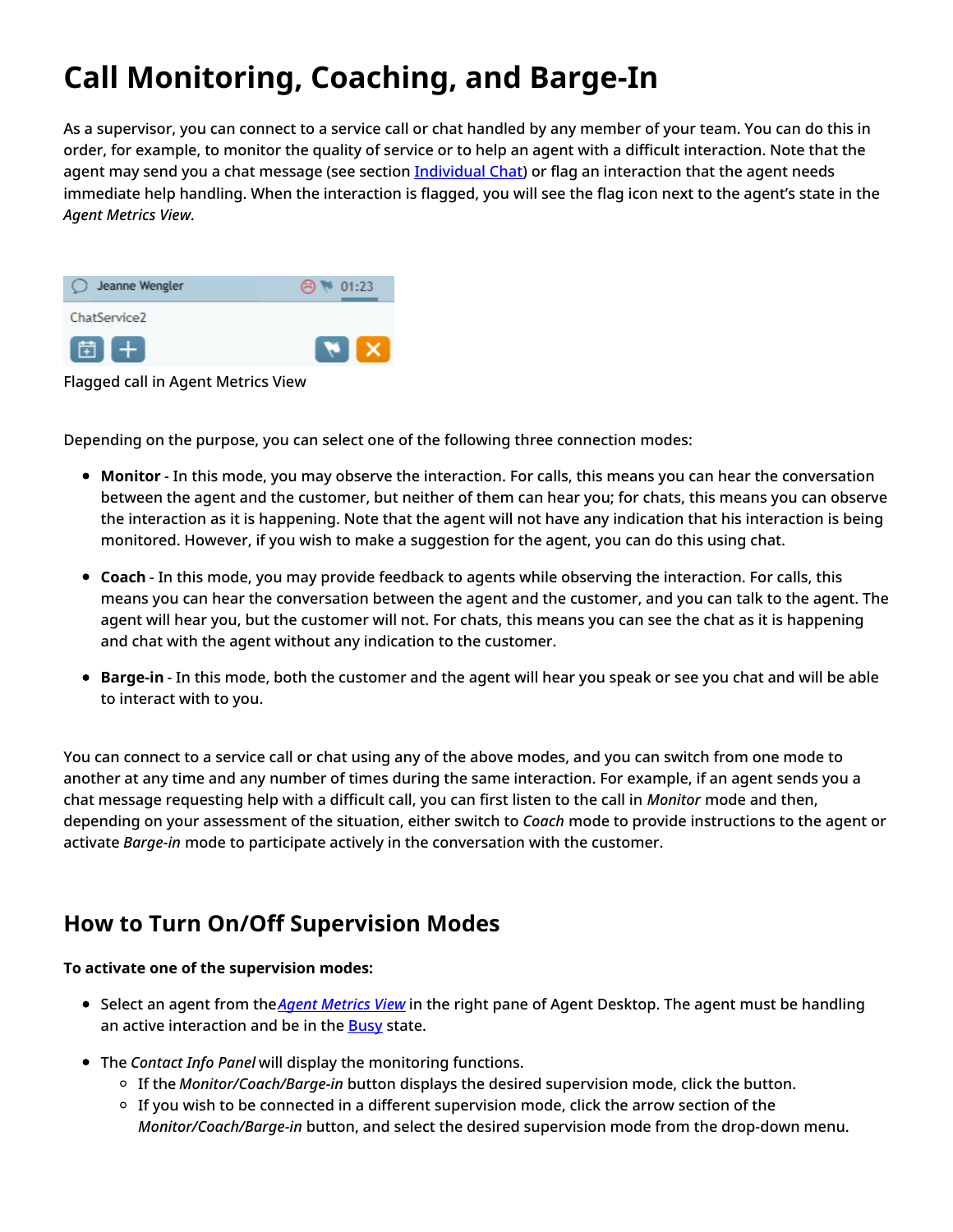

Call Monitoring and Pull Screen controls

When you are connected to an interaction in a particular supervision mode, the *Monitor/Coach/Barge-in* button will display the "next" supervisor mode (i.e., if the current mode is *Monitor*, the button will display *Coach*, and so on).

- To switch to this "next" mode, click the button itself.
- To switch to a different supervision mode (e.g., from*Monitor* directly to *Barge-in*), click the arrow section of and select the desired supervision mode from the drop-down menu.

If on a call, the system will automatically start call recording as soon as you connect to this call in any supervisor mode. Note also that the system supports simultaneous monitoring of one agent by more than one supervisor.

### **To stop the supervision activity for this call:**

Click the **End Call** button.

# <span id="page-3-0"></span>**How to View Agents' Context Information Area**

At any time during call supervision, you can view the content of the *Context Information Area* of the monitored agent's desktop. If this area is used to show any customer data related to the call, this may help you understand the context of the agent-customer interaction. To get the content of the *Context Information Area* of the agent's desktop, click the **Pull screen** button .

Note that the [screen](https://help.brightpattern.com/5.8:Supervisor-guide/CallRecording/?action=html-localimages-export#topic_agent-guide.2Funderstandingscreen-pop) you will see is the screen that the agent received viascreen pop (i.e., if the agent has changed screens after the initial screen pop, you will not see those changes). To monitor an agent's screen in real time, use the screen [monitoring](https://help.brightpattern.com/5.8:Supervisor-guide/CallRecording/?action=html-localimages-export#topic_supervisor-guide.2Fagentscreenmonitoring) function.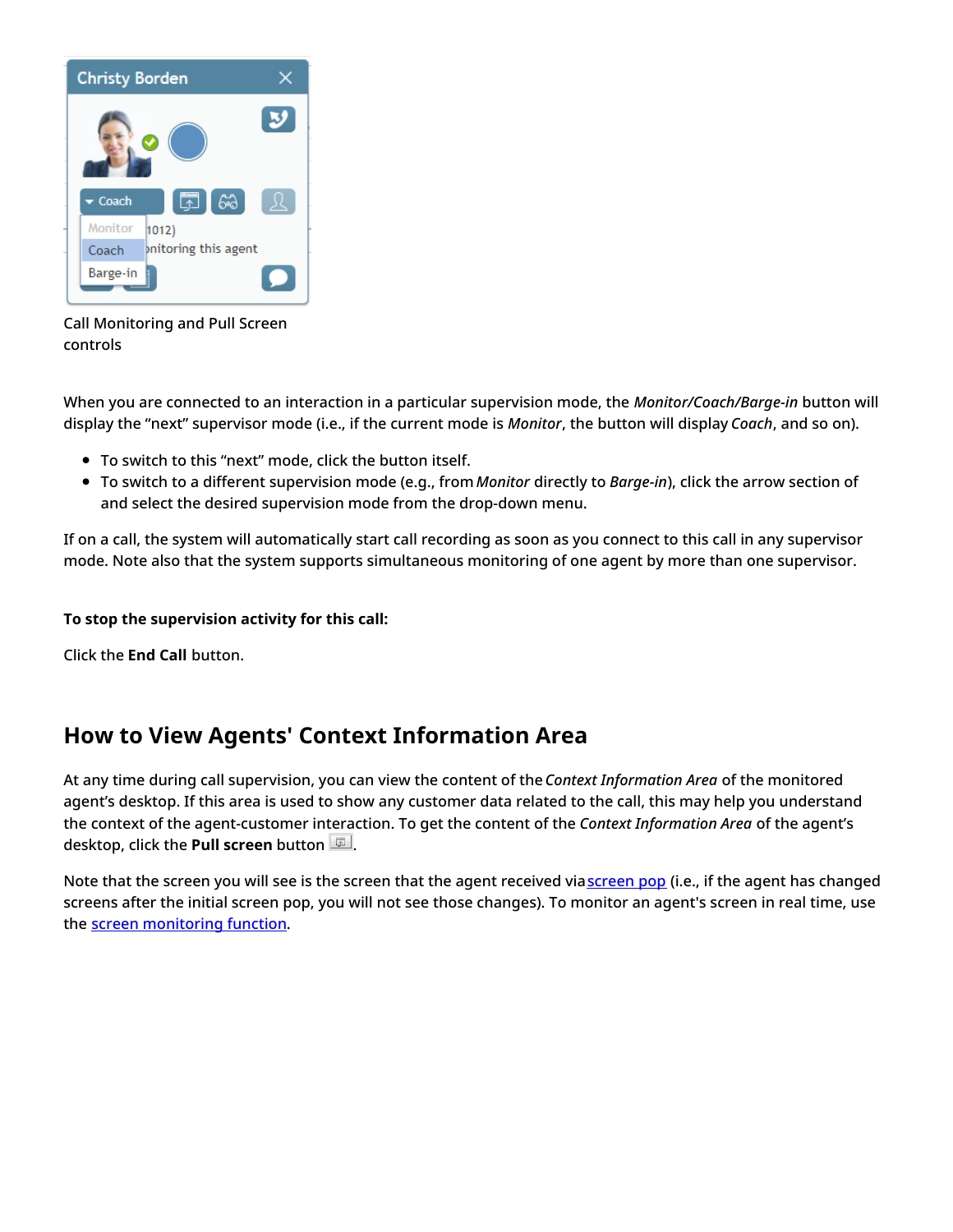

An example of a supervisor's screen after barging-in on a flagged chat

# <span id="page-4-0"></span>**Agent Metrics View**

Agent metrics are displayed in the Supervision  $\bigcirc$  section of Agent Desktop and displayed at the bottom of the Context Information Area. Agents are listed in alphabetical order and by default, this view will show only the agents who are currently logged in to Agent Desktop. If you wish to see the current day's metrics for the agents who are logged out, select the **[logged-out](https://help.brightpattern.com/5.8:Supervisor-guide/CallRecording/?action=html-localimages-export#topic_supervisor-guide.2Flistofagentmetrics) users** checkbox. For a list and definitions of all agent metrics, see List of Agent Metrics.

# <span id="page-4-1"></span>**All Teams Agents**

If you have been assigned to supervise more than one team, and if you have the privilege "All assigned teams combined view," then you may see metrics for all agents at once. Not only does this view show agents from all teams assigned to the logged in supervisor, the *All Teams Agents* view shows all services that the teams are assigned to (note that individual services can be hidden, if needed).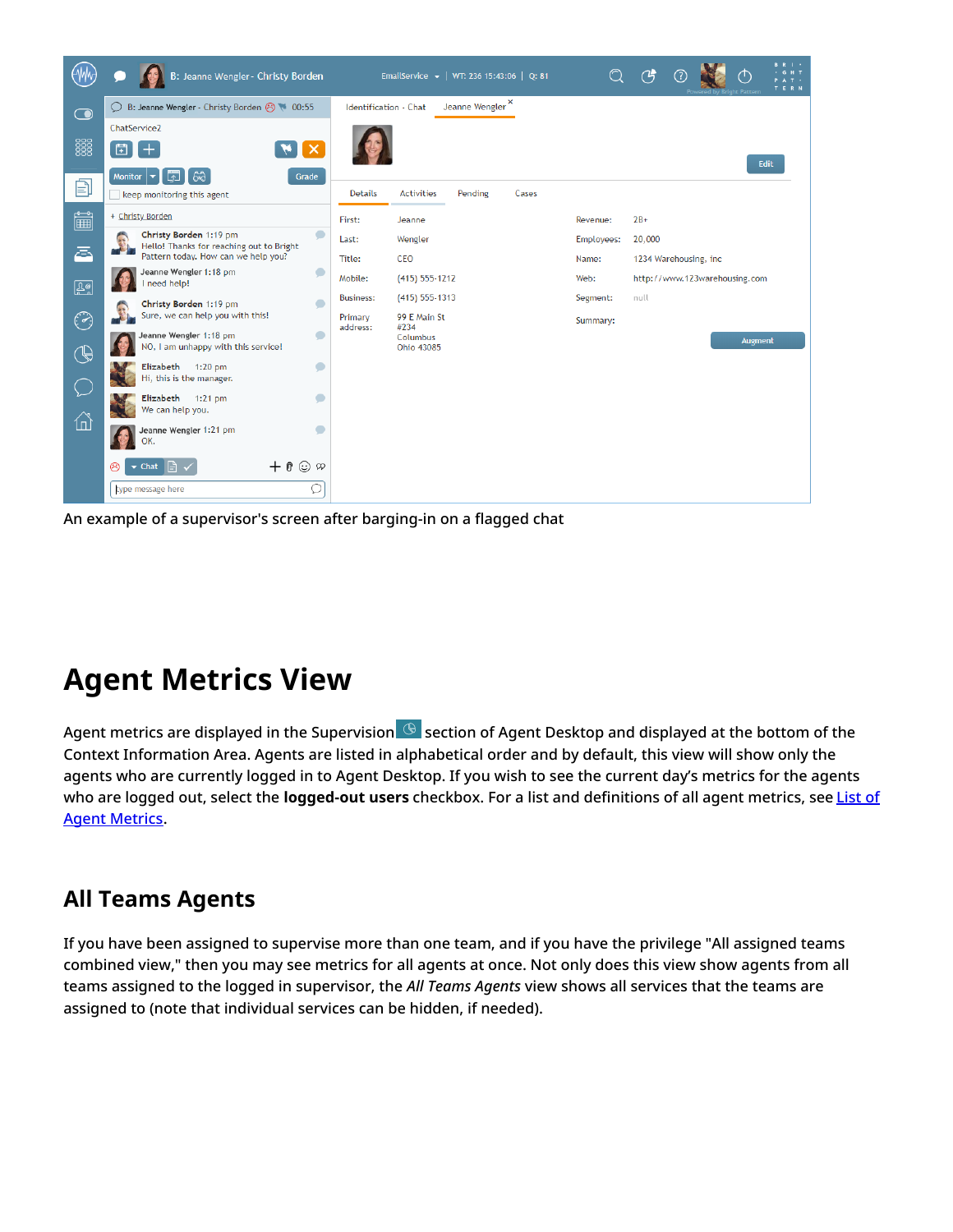| All Teams Agents |                        |                      |                   |              |                        |                    |           |              |             |         |      |          | $\sqrt{\phantom{a}}$ logged-out users |  |  |  |
|------------------|------------------------|----------------------|-------------------|--------------|------------------------|--------------------|-----------|--------------|-------------|---------|------|----------|---------------------------------------|--|--|--|
|                  | Name <sup>1</sup>      | <b>Time in State</b> | <b>IN Handled</b> |              | IN Rejected OUT Reject | <b>OUT Handled</b> | Occupancy | Active       | Interaction | Service | Talk | Hold Rec |                                       |  |  |  |
|                  | Ayumi Ono              | 00:00                |                   | $\mathbf{0}$ |                        |                    |           | $\mathbf{0}$ |             |         |      |          | no                                    |  |  |  |
|                  | <b>Beverly Crusher</b> | 00:32                |                   | $\mathbf{O}$ | 0                      | 0                  | 0.        | $\mathbf{0}$ |             |         |      |          | no                                    |  |  |  |
|                  | Gina Vasquez           | 00:00                |                   | $\Omega$     | $\Omega$               | $\Omega$           | 0         | $\mathbf{0}$ |             |         |      |          | no                                    |  |  |  |
|                  | Harry Kim              | 00:00                |                   | $\Omega$     | 0                      | 0                  | 0         | $\mathbf 0$  |             |         |      |          | no                                    |  |  |  |
|                  | <b>Michael Carter</b>  | 00:00                |                   | 0            | 0                      | Ω.                 | 0.        | $\mathbf{0}$ |             |         |      |          | no                                    |  |  |  |
|                  | <b>Rom Nagus</b>       | 00:00                |                   | $\Omega$     | $\Omega$               | n                  | 0         | $\mathbf{0}$ |             |         |      |          | no                                    |  |  |  |
|                  | Yuri Nikulin           | 00:00                |                   |              |                        |                    |           | $\mathbf 0$  |             |         |      |          | no                                    |  |  |  |

#### All Teams agents view

The number of agents on display is limited to 100. This is a contact center-specific limit that may be adjusted by your service provider. Note that your ability to see agents from all assigned teams is controlled by your service provider. See your service provider for more information.

## <span id="page-5-0"></span>**Individual Teams Agents**

To view agent metrics from an individual team you have been assigned to supervise, select the desired team from [Teams](https://help.brightpattern.com/5.8:Supervisor-guide/CallRecording/?action=html-localimages-export#topic_supervisor-guide.2Fteammetricsview) and agents from this team will be shown at the bottom of the Context Information Area. The default view will show only agents currently logged in.

|            | <b>Customer Service Agents</b> |                      |                   | $\sqrt{}$ logged-out users<br>my subteam only |           |   |               |         |      |      |     |
|------------|--------------------------------|----------------------|-------------------|-----------------------------------------------|-----------|---|---------------|---------|------|------|-----|
|            | Name                           | <b>Time in State</b> | <b>IN Handled</b> | <b>IN Rejected</b>                            | Occupancy |   | Active Intera | Service | Talk | Hold | Rec |
|            | Beverly Crush                  | 24:37                |                   |                                               |           |   |               |         |      |      | no  |
|            | Gina Vasquez                   | 00:00                | 0                 | 0                                             |           | 0 |               |         |      |      | no  |
|            | Harry Kim                      | 00:00                | 0                 | 0                                             | 0         | 0 |               |         |      |      | no  |
| $\bf \Phi$ | Michael Carter                 | 02:07                | 0                 |                                               | n         | 0 |               |         |      |      | no  |
|            | Yuri Nikulin                   | 00:00                |                   |                                               | 0         | 0 |               |         |      |      | no  |

A view of agent metrics from the Customer Service team

## <span id="page-5-1"></span>**Subteams**

A subteam is a subset of agents from an individual team that is assigned to a supervisor. In Agent Desktop, a user who has been granted the supervision privilege *Define/View subteams of selected agents* can select agents from a larger team to be on a subteam. Supervisors may also switch between subteam view and full team view in order to focus their attention on real-time metrics for specific agents within a large group. In addition, supervisors with such privilege may request agent reports for selected agents, as well as send internal chat broadcasts to agents in selected subteams or teams. This capability makes it easier for supervisors to monitor and track a specific range of agents on a team.

### <span id="page-5-2"></span>**Viewing Subteams**

A supervisor may switch between full team view and subteam view by selecting the*my subteam only* checkbox.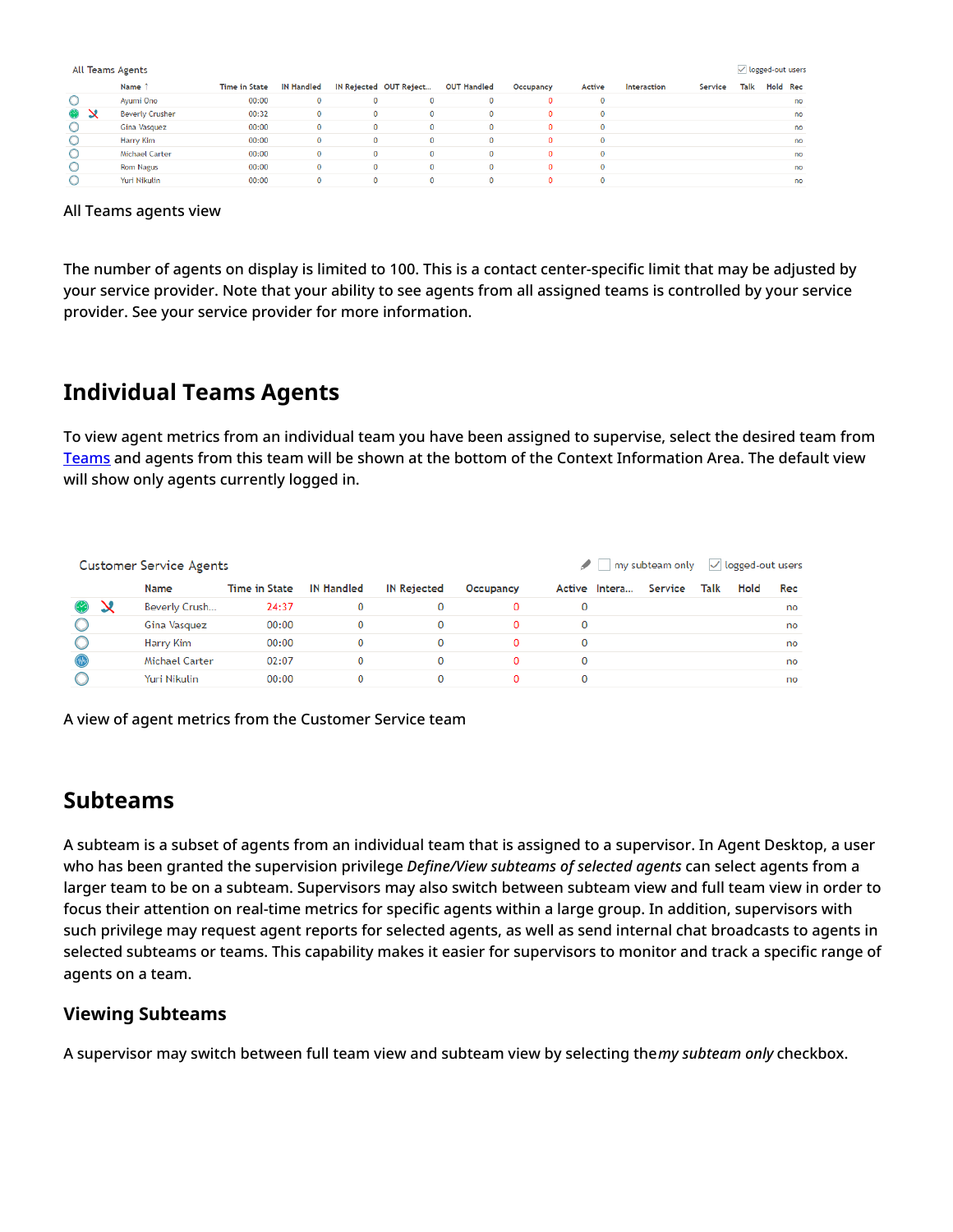$\blacktriangleright$   $\triangleright$  my subteam only Talk

Select the checkbox to view only agent metrics for the subteam

### <span id="page-6-0"></span>**Subteam Editing Mode**

A supervisor looking at a team in may switch to Subteam Editing mode by clicking the**pencil icon**, which is next to the *my subteam only* checkbox.

my subteam only

### <span id="page-6-1"></span>**Adding and Removing Agents**

Supervisors can select agents using checkboxes from the entire list of agents. The list may show logged out agents if the corresponding *logged out users* checkbox is selected. OK and Cancel buttons appear to enable exit from Subteam Editing mode.

To add agents to a subteam, select the checkbox beside each agent listed on the team. Likewise, to remove agents from a subteam, unselect the checkbox beside each agent listed on the team.

|                             | <b>Customer Service Agents</b> |                      |                   | Select agents then | Ok        | Cancel | my subteam only |         | $\sqrt{}$ logged-out users |      |     |
|-----------------------------|--------------------------------|----------------------|-------------------|--------------------|-----------|--------|-----------------|---------|----------------------------|------|-----|
|                             | Name                           | <b>Time in State</b> | <b>IN Handled</b> | <b>IN Rejected</b> | Occupancy |        | Active Intera   | Service | Talk                       | Hold | Rec |
| $\checkmark$ $\circledcirc$ | Beverly Crus                   | 26:00                | 0                 |                    | 0         |        |                 |         |                            |      | no  |
|                             | Gina Vasquez                   | 00:00                | 0                 | 0                  | 0         | 0      |                 |         |                            |      | no  |
| $\vee$ 0                    | Harry Kim                      | 00:00                | 0                 | 0                  | 0         |        |                 |         |                            |      | no  |
| $\checkmark$ 0              | <b>Michael Carter</b>          | 03:30                | 0                 | 0                  | 0         |        |                 |         |                            |      | no  |
|                             | Yuri Nikulin                   | 00:00                | 0                 | 0                  | 0         |        |                 |         |                            |      | no  |

#### Editing a subteam

See the *Reporting Reference Guide*, section **Agent [Activity](https://help.brightpattern.com/5.8:Supervisor-guide/CallRecording/?action=html-localimages-export#topic_reporting-reference-guide.2Fagentactivityreport) Report**, for information on viewing subteam metrics in reports.

## <span id="page-6-2"></span>**Default Agent Metrics**

Upon selecting either All [Teams](https://help.brightpattern.com/5.8:Supervisor-guide/CallRecording/?action=html-localimages-export#All_Teams_Agents) or an [individual](https://help.brightpattern.com/5.8:Supervisor-guide/CallRecording/?action=html-localimages-export#Individual_Teams_Agents) team, the following metrics will be displayed for agents: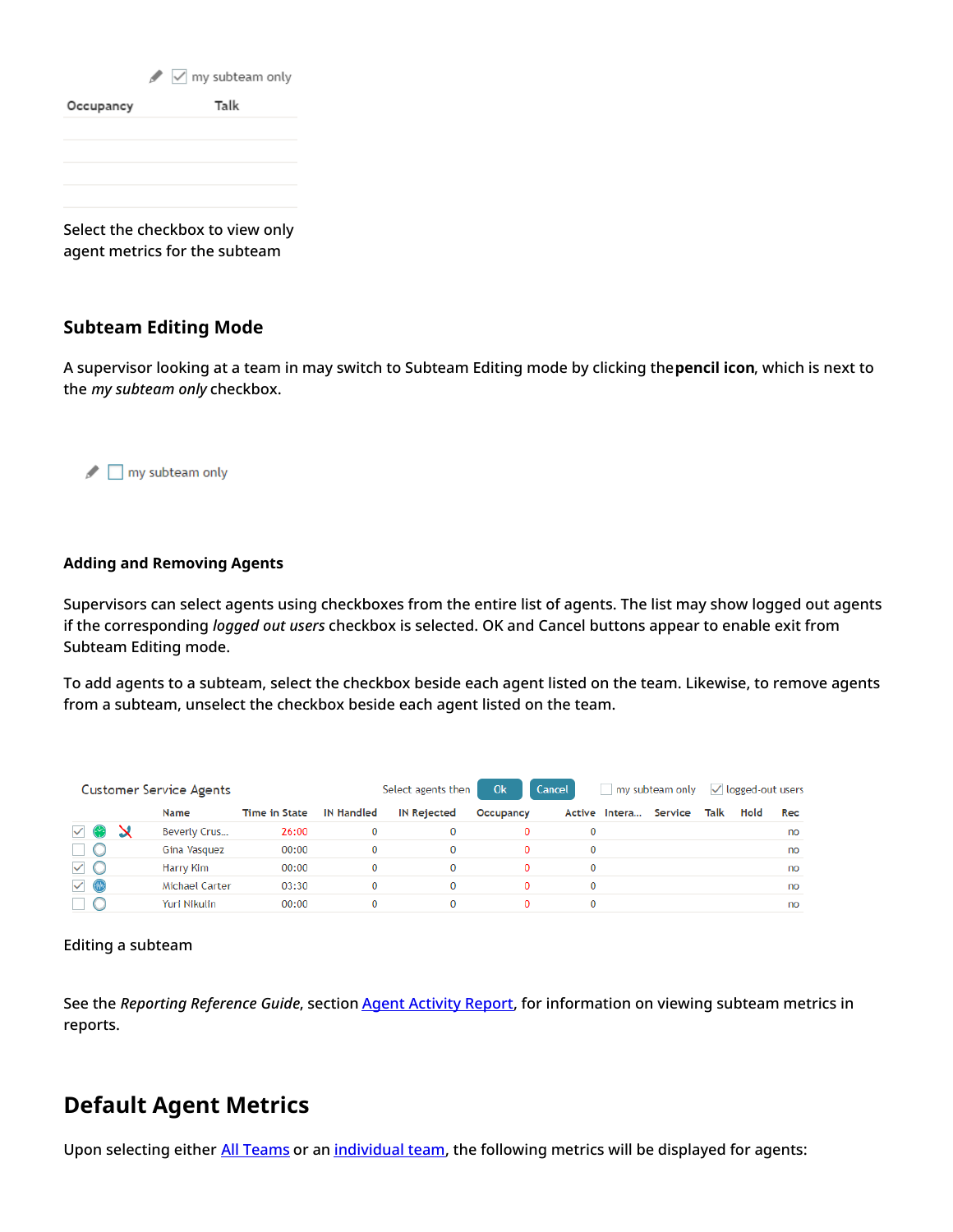- Agent state icon
- Agent interaction type
- Name
- Sentiment
- Time in State
- IN Handled
- IN Rejected
- OUT Rejected
- OUT Handled
- Occupancy
- Active
- Interaction
- Service
- Talk
- Hold
- Rec

Additional metrics can be added, [customize](https://help.brightpattern.com/5.8:Supervisor-guide/CallRecording/?action=html-localimages-export#topic_supervisor-guide.2Fcustomizationofmetricviews)[d,](https://help.brightpattern.com/5.8:Supervisor-guide/CallRecording/?action=html-localimages-export#topic_supervisor-guide.2Flistofagentmetrics) arranged as you see fit. For a complete list of agent metrics, seeList of Agent Metrics.

# <span id="page-7-0"></span>**Sorting**

You can have agents sorted automatically by the value of any currently displayed metric. To sort the metrics, click on the name of the metric; the default sort view is high to low. To sort low by high, click on the metric name again. By default, agents are sorted alphabetically.

| $\sqrt{}$ logged-out users<br>All Teams Agents |                        |               |                   |          |                        |                    |           |              |             |         |      |          |  |
|------------------------------------------------|------------------------|---------------|-------------------|----------|------------------------|--------------------|-----------|--------------|-------------|---------|------|----------|--|
|                                                | Name                   | Time in State | <b>IN Handled</b> |          | IN Rejected OUT Reject | <b>OUT Handled</b> | Occupancy | Active       | Interaction | Service | Talk | Hold Rec |  |
| 69 X                                           | <b>Beverly Crusher</b> | 02:25         | 0                 | 0        | $\mathbf{0}$           |                    | 0         | $\mathbf{0}$ |             |         |      | no       |  |
|                                                | <b>Michael Carter</b>  | 00:00         | 0                 | 0        | $\mathbf{0}$           | 0                  | 0         | $\mathbf{0}$ |             |         |      | no       |  |
|                                                | Ayumi Ono              | 00:00         | $\Omega$          | 0        | $\mathbf{0}$           | $\Omega$           | 0         | $\mathbf 0$  |             |         |      | no       |  |
| $\circ$                                        | Gina Vasquez           | 00:00         | $\Omega$          | $\Omega$ | $\mathbf{0}$           |                    | 0         | $\mathbf 0$  |             |         |      | no       |  |
| $\circ$                                        | Harry Kim              | 00:00         | 0.                |          | $\mathbf{0}$           |                    |           | $\mathbf{0}$ |             |         |      | no       |  |
|                                                | <b>Rom Nagus</b>       | 00:00         | o                 | 0        | $\mathbf{0}$           | n                  | O.        | $\mathbf 0$  |             |         |      | no       |  |
|                                                | Yuri Nikulin           | 00:00         | $\Omega$          | 0        | $\mathbf{0}$           | $\Omega$           | 0         | $\mathbf 0$  |             |         |      | no       |  |
|                                                |                        |               |                   |          |                        |                    |           |              |             |         |      |          |  |

A view of metrics as sorted by Time in State

# <span id="page-7-1"></span>**Icons**

The current agent state is displayed as an*[icon](https://help.brightpattern.com/5.8:Supervisor-guide/CallRecording/?action=html-localimages-export#topic_agent-guide.2Fhowtointerpretyourcurrentstateinformation)* next to the agent name. To view the current agent states in text form, select **Agent State** from the list of the availableagent [metrics](https://help.brightpattern.com/5.8:Supervisor-guide/CallRecording/?action=html-localimages-export#topic_supervisor-guide.2Flistofagentmetrics). For the *Not Ready* state, the Agent State column will also display the current *Not Ready* reason if such a reason is configured in your system. For detailed descriptions of agent states, see the Bright Pattern Contact Center *Agent Guide*, section [Understanding](https://help.brightpattern.com/5.8:Supervisor-guide/CallRecording/?action=html-localimages-export#topic_agent-guide.2Fhowtointerpretyourcurrentstateinformation) and Handling Your States.

If an agent is handling an interaction, the interaction type is displayed as an icon next to the agent's*Busy* or *After Call Work* state.

The interaction state icons have the following meanings: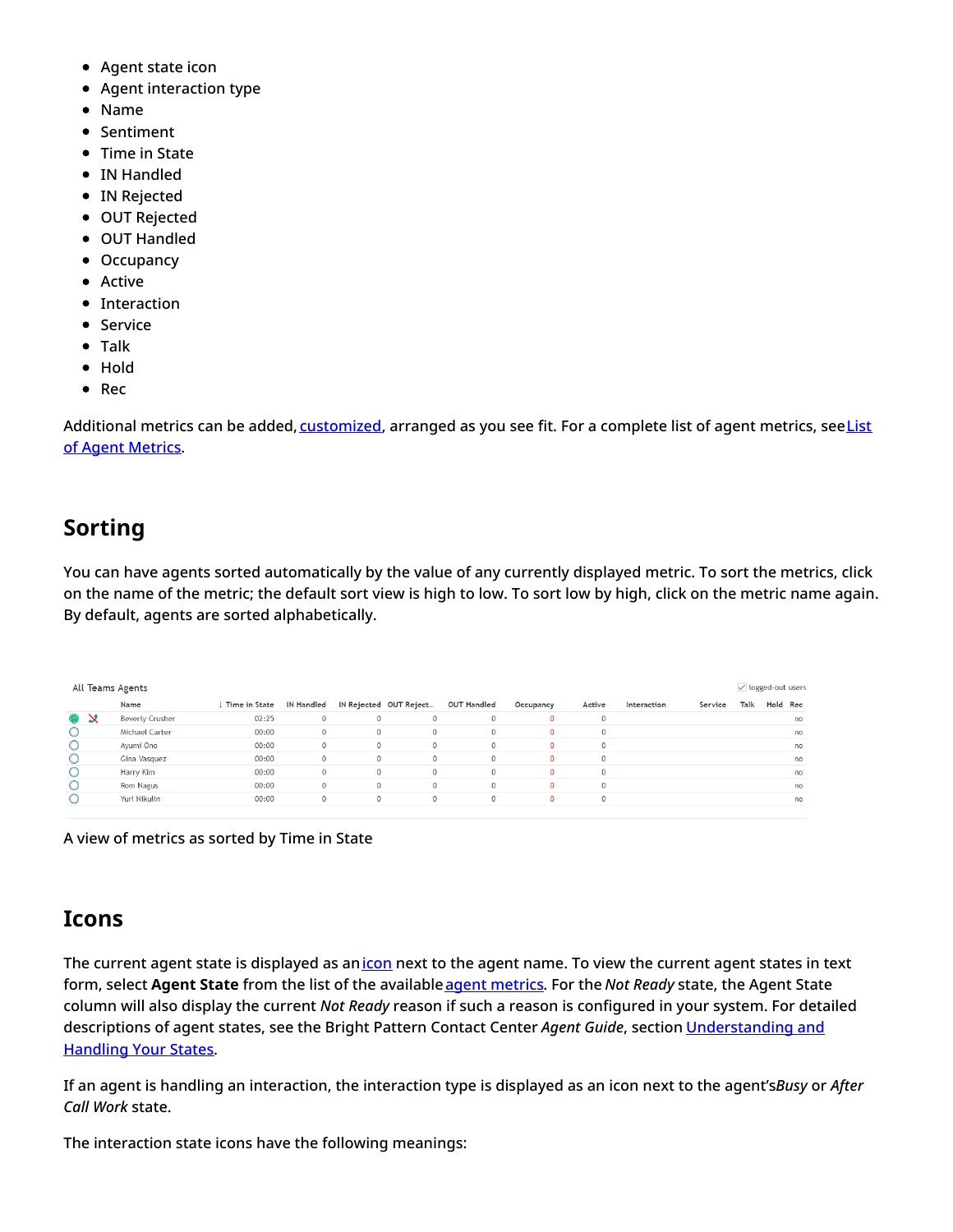- $\bullet$  Outbound interaction in progress (dialing, talk or hold)
- Inbound interaction in progress (ringing, talk or hold)
- The customer has disconnected from interaction and the agent is performing After Call Work related to this interaction. Note that this icon is a user state.
- $\bullet$   $\blacksquare$  The call is on hold.
- **Chat or SMS/MMS interaction in progress**
- $\mathbb{R}$  Email interaction in progress
- $\bullet$   $\mathbf{\mathbf{\times}}$  The logged in user has no phone.
- $\Box$  The user is logged in on the Mobile app.

**Note:** If your team includes members who are not agents or supervisors, their current status will be displayed using a different set of icons, which simply indicate users' availability to communicate. For detailed descriptions of such non-agent statuses, see the Bright Pattern Contact Center *Agent Guide*, section How to Use the [Directory](https://help.brightpattern.com/5.8:Supervisor-guide/CallRecording/?action=html-localimages-export#topic_agent-guide.2Fhowtousethedirectory).

## <span id="page-8-0"></span>**Multiple Interactions**

Note that an agent may have more than one active interaction on Agent Desktop. If the agent is handling multiple interactions, the displayed value relates to the interaction that is currently in focus at the agents' desktop (i.e., selected in the agent's *Active Communications List*). The number of the agent's current active interactions is reported via the *Active* metric. If this metric shows more than one interaction for a particular agent, clicking on the value of this metric will "unfold" the agent's row into a list showing information about all interactions that are being handled by the given agent.

| All Teams Agents  |  |                        |                        |  |             |                                        |              |            |        |               |                                   |       |       | logged-out users |  |  |
|-------------------|--|------------------------|------------------------|--|-------------|----------------------------------------|--------------|------------|--------|---------------|-----------------------------------|-------|-------|------------------|--|--|
|                   |  | Name 1                 | Time in State IN Handl |  |             | IN Rejected  OUT Rejected  OUT Handled |              | Occupancy  | Active | Interaction   | Service                           | Talk  | Hold  | Rec              |  |  |
|                   |  | <b>Beverly Crusher</b> | 03:07                  |  | $\mathbf 0$ | $\Omega$                               |              | $^{\circ}$ | $-2$   | Kitty Sanchez | CupIQ Chat                        | 00:21 | 00:00 | no               |  |  |
| $O \times$        |  | <b>Beverly Crusher</b> |                        |  |             |                                        |              |            |        |               | justwantmykidsba CupIQ Customer S | 02:50 | 00:21 | no               |  |  |
| $\circ$ $\approx$ |  | Fatima Ali             | 02:45                  |  |             | $\Omega$                               | $\mathbf{0}$ | 72         |        |               | support@zendesk CupIQ Customer S  | 02:37 | 00:08 | no               |  |  |
|                   |  |                        |                        |  |             |                                        |              |            |        |               |                                   |       |       |                  |  |  |
|                   |  |                        |                        |  |             |                                        |              |            |        |               |                                   |       |       |                  |  |  |

Agent metrics view showing multiple current interactions for one agent

For detailed descriptions of the available agent metrics, see section List of Agent [Metrics](https://help.brightpattern.com/5.8:Supervisor-guide/CallRecording/?action=html-localimages-export#topic_supervisor-guide.2Flistofagentmetrics).

# <span id="page-8-1"></span>**Quality Management**